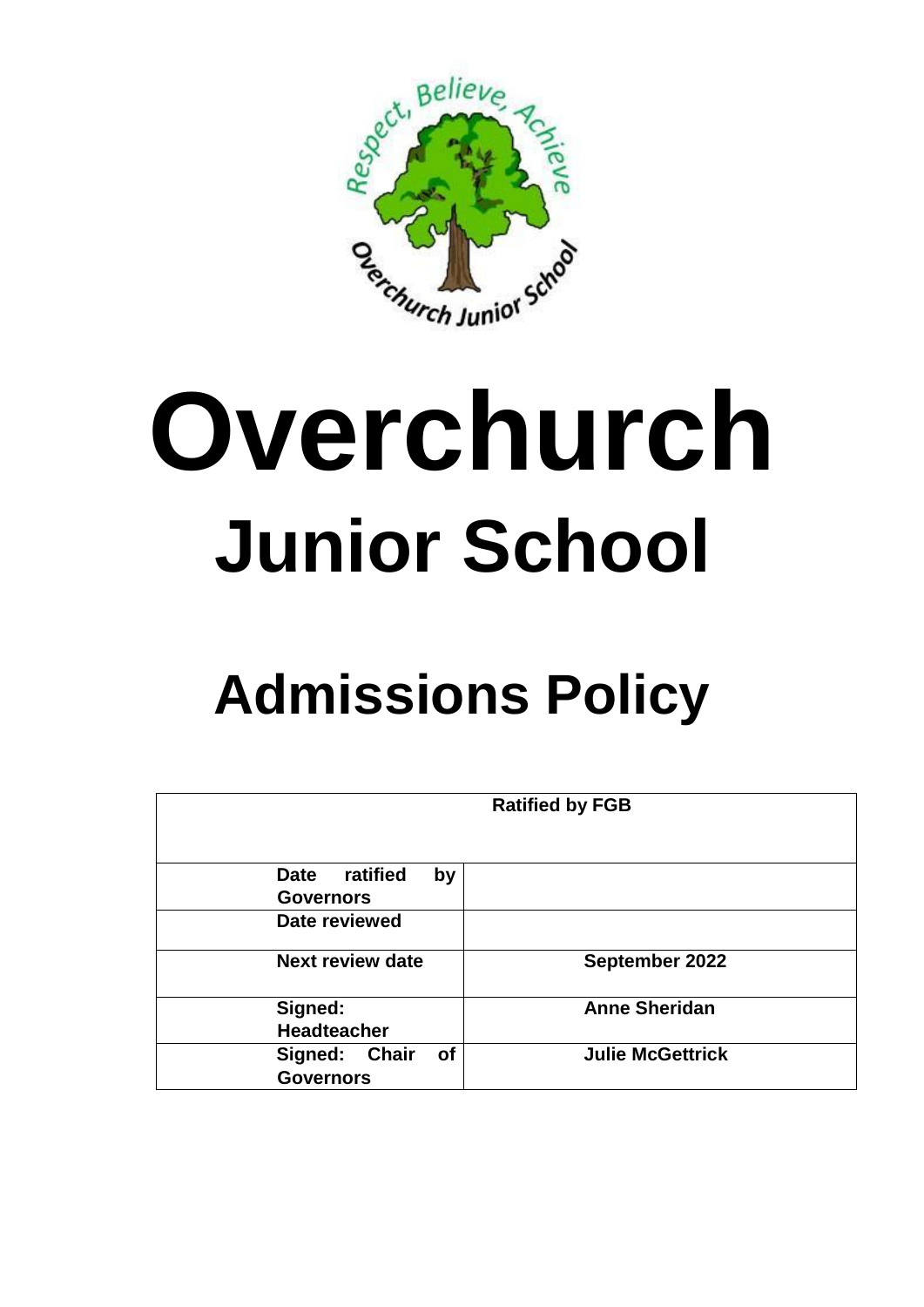Overchurch Junior School is situated in a densely populated, urban area. Despite this, the school has mature trees, a large field and a forest school area. With a population of 384 pupils, it is of a size to offer many opportunities through clubs and groups, but is still small enough to retain a family feel where every child is known to all members of staff.

## **Aims**

- to ensure smooth transition from school to school;
- to provide the child with a safe, basic knowledge about the school in order to develop their confidence;
- to develop and maintain a close working relationship with parents at all times;
- to assess the individual child's capabilities and stage of development in order to plan a suitable programme of work for them;
- to familiarise the children and the parents with the whole school and its environment;
- to make all new families very welcome as they join our school's community.

We have a standard admission number of 96 in each year group with the School accepting children in Year 3 to Year 6, although some of our pupils are from out of zone. The children admitted to school in Year 3 in September are those who will be eight by 31st August of the following year. Parents with children who are eligible for admission and who move into the area may have their children admitted to the school at any time during the school year, depending on the places available.

If there are more children wanting to be admitted than the number of places available, parents may appeal.

The Local Authority Admissions Policy is as follows:

Applications submitted by the date set by the Authority will be considered first and places allocated up to the admission number of the school and in accordance with the following criteria: